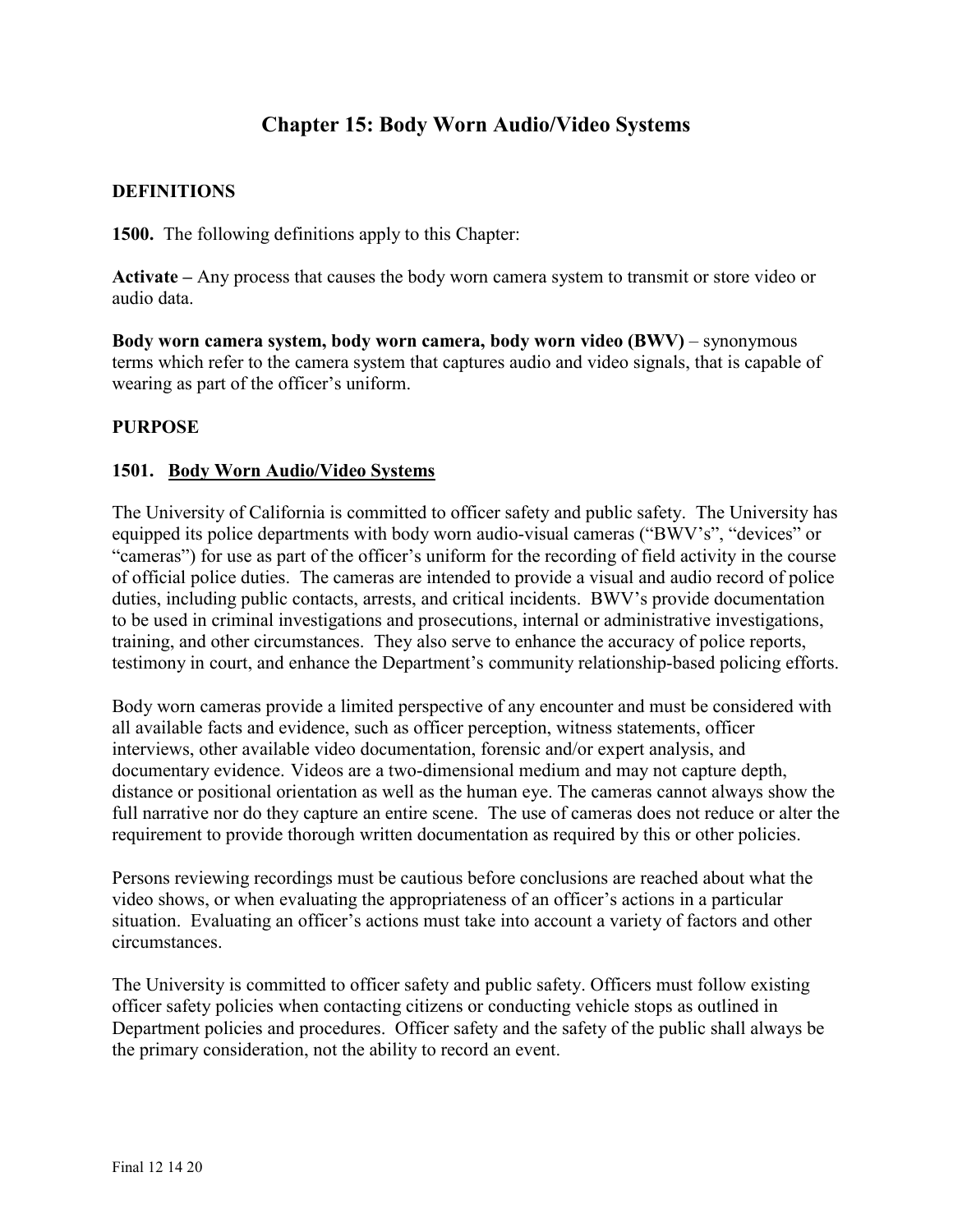This policy is intended to balance the respect for privacy and other University values with legal, policy, and administrative obligations. Officers should remain sensitive to the dignity of all individuals being recorded and exercise sound discretion at all times.

For purposes of this Chapter, BWV (body worn video) and BWC (body worn camera) may be used interchangeably.

# **POLICY**

## **1502. Required Users.**

The following sworn personnel, from Lieutenant through Officer, are required to wear the BWV system while on duty, unless otherwise exempted by this Chapter, or by the Chief of Police or designee:

- (a) Uniformed personnel while on regular assignment or on overtime status;
- (b) Detectives working in the field in an enforcement or specialized investigative (e.g., gang task force, violent crime task force) capacity, unless the use of BWV may compromise the identity of an undercover officer, confidential informant, or jeopardize tactics;
- (c) Personnel serving a search warrant, unless the use of the BWV may compromise the identity of an undercover officer, confidential informant, or jeopardize officer safety or tactics. Any exception to recording pursuant to this subsection (c) must receive prior approval from the Chief of Police or designee;
- (d) Other sworn personnel deemed appropriate by the Chief of Police or designee.

## **1503. Department Issued Equipment Only.**

Officers assigned a BWV camera must not use any other non-Department issued video or audio equipment, such as personally owned video or audio equipment, mobile devices or cell phones, to record enforcement or investigative activities involving members of the public unless authorized by the Chief of Police or designee.

Nothing in this policy precludes officers or other Department personnel from using authorized still photography equipment.

## **1504. Location of Body Worn Camera.**

The BWV camera generally consists of a body-mounted camera with a built-in microphone. The BWV shall be worn on the outside of the outermost garment (e.g., load-bearing vest, raincoat) or other departmental approved mounting option, on the upper torso, and facing forward in such a way to facilitate optimum recording field of view.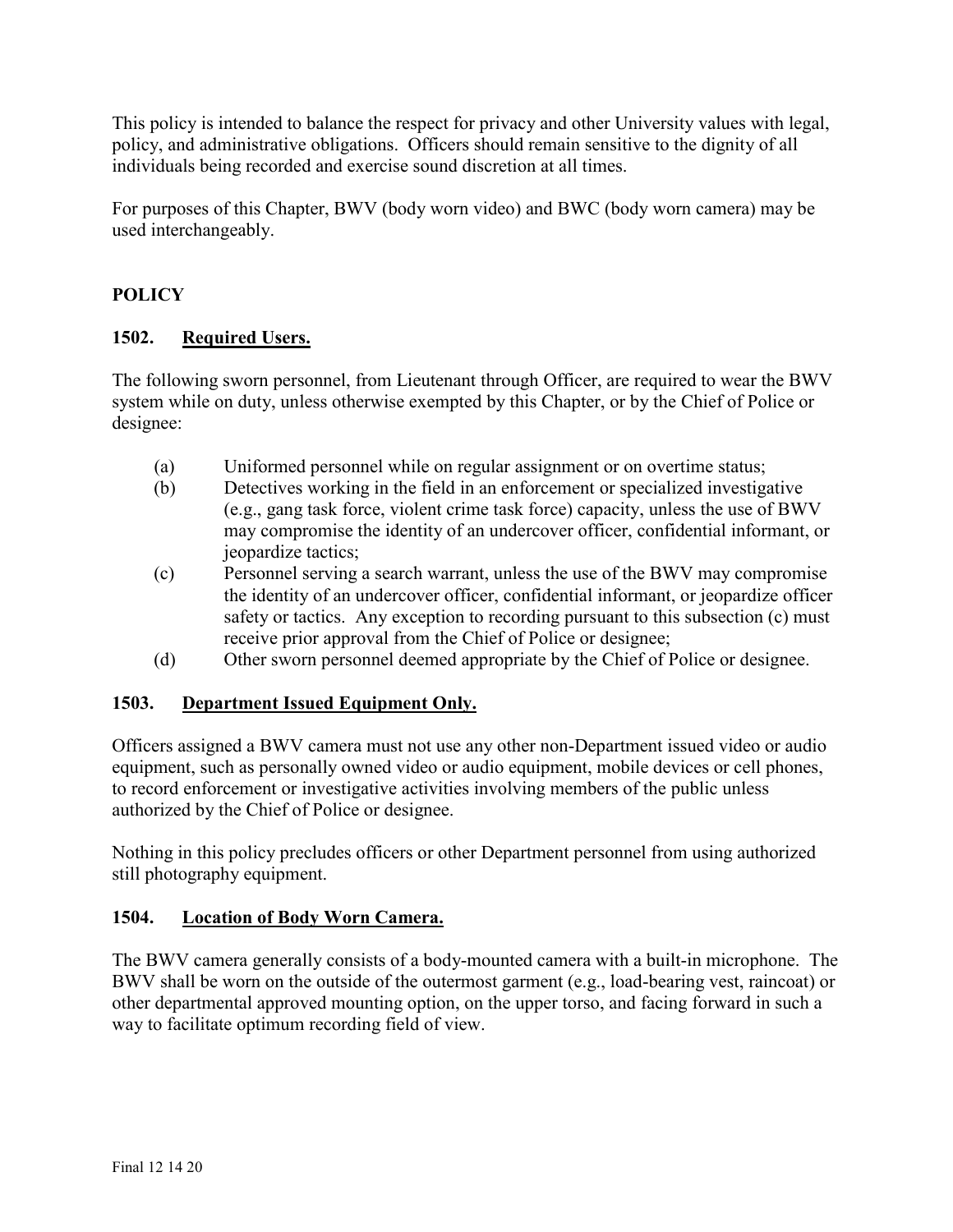### **1505. Required Activation of Body Worn Camera.**

Subject to the exceptions contained in this Chapter, or pursuant to the direction of a supervisor, officers shall activate their BWV device prior to initiating any criminal investigative or enforcement activity involving a member of the public as soon as practicable, including all:

- (a) Vehicle or bicycle enforcement stops;
- (b) Pedestrian stops;
- (c) Calls for service;
- (d) Foot pursuits;
- (e) Searches (except strip searches);
- (f) Arrests;
- (g) Uses of force;
- (h) In-custody transports, except when the in-car video system is recording the transport;
- (i) Witness or victim interviews;
- (j) Forced entry search warrants/tactical deployments;
- (k) When weapons other than those in the possession of law enforcement are present or alleged to be present;
- (l) Any encounter that becomes adversarial after the initial contact;
- (m) Initial inventory of seized money or high value property;
- (n) Crowd management events if there is reason to believe that an event has the potential for unlawful activity or in the judgment of the Incident Commander that recording is appropriate;
- (o) Other investigative or enforcement activities where, in the officer's judgment, a video recording would assist in the investigation or prosecution of a crime, or assist in documenting the incident for later investigation or review.

#### **1506. Exceptions to Required Activation or Continued Recording.**

Exceptions to required activation or continuation of the BWV recording are:

- (a) When, in the officer's judgment, activation, continuing to record, or changing the BWV functions would jeopardize their safety or the safety of the public. However, the officer shall activate or re-activate their BWV as soon as it is safe and practicable to do so unless other exceptional circumstances exist;
- (b) When, in the officer's judgment, a recording would interfere with their ability to conduct an investigation;
- (c) When recording could risk the safety of a confidential informant, citizen informant, victim, or undercover officer;
- (d) In patient care areas of a hospital, clinic, rape treatment center, or other healthcare facility (including mental health) unless enforcement action or evaluation by the officer under W&I §5150 et seq. is being taken in these areas. If recording is necessary, officers shall make reasonable efforts to avoid recording individuals other than the subject;
- (e) Once a crime scene is secured and the officer no longer has an investigative role, and where the chance of encountering a suspect is unlikely;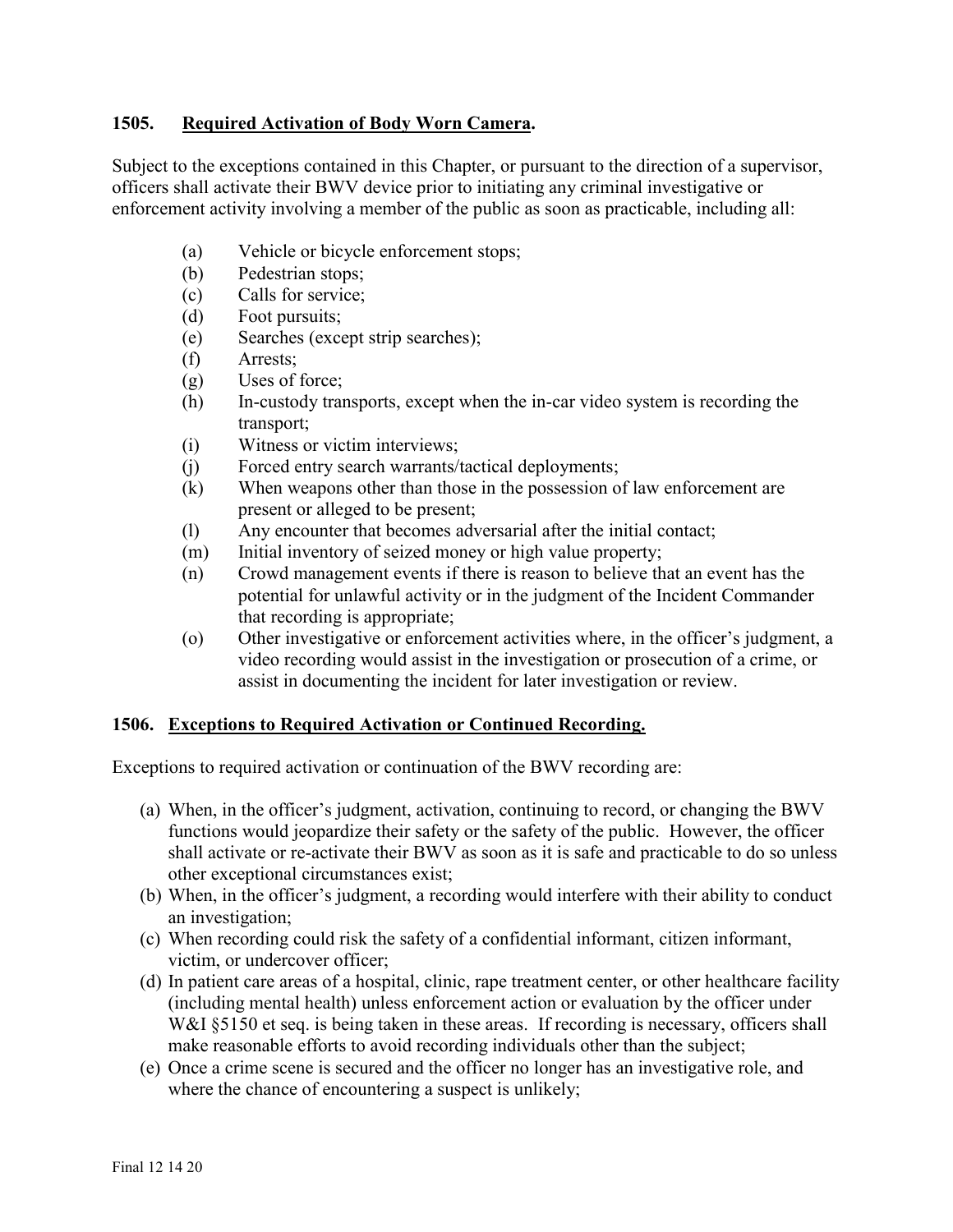- (f) Prior to or while discussing a case on scene with other officers or during on-scene tactical planning;
- (g) When, in the officer's judgment, privacy concerns outweigh any legitimate law enforcement interest in recording;
- (h) When a call for service is a phone call or phone report only;
- (i) When ordered to stop recording by a supervisor;
- (j) When the recording of a person is in violation of the law.

## **1507. Discretionary Activation.**

There are many enforcement or criminal investigation situations where the use of the BWV is appropriate, and this policy is not intended to describe every circumstance in which recording would be appropriate or otherwise further the purpose of body cameras. In addition to the circumstance in which activation is required, officers should activate the camera any time they feel its use would be appropriate and valuable to document an on-duty incident, unless otherwise prohibited by this policy or law.

## **1508. Assignments Temporarily Preventing BWV Use.**

It is recognized that officers subject to call out, motorcycle officers, or K9 unit officers may not have access to their BWV equipment prior to responding to a scene, or participating in an enforcement or criminal investigation. In these cases, officers should pick up their camera as soon as practicable.

## **1509. Recording of Entire Event.**

Once activated, the BWV shall remain on until the conclusion of the contact or event, unless authorized by a supervisor or otherwise permitted under this Chapter.

## **1510. Documentation of Recordings, Failure to Activate, or Discontinuation of BWV Recordings**

Officers shall document, in the appropriate report (e.g., police report, traffic citation, CAD entry), if they have captured an incident, did not capture an incident, and/or if they interrupted the recording for any reason.

If an officer does not activate the BWV prior to initiating an enforcement or investigative contact, fails to record the entire contact, or interrupts the recording for any reason, the officer shall notify their supervisor of the reason(s) and document the reason in the appropriate report.

## **1511. Notice to Members of the Public of BWV Recording.**

Officers are not required by law or this Chapter to obtain consent from members of the public when the officer is lawfully in an area where the recording takes place. However, officers may inform individuals they are recording, when feasible to do so, particularly when the advisement may gain compliance or cooperation, or assist in an investigation.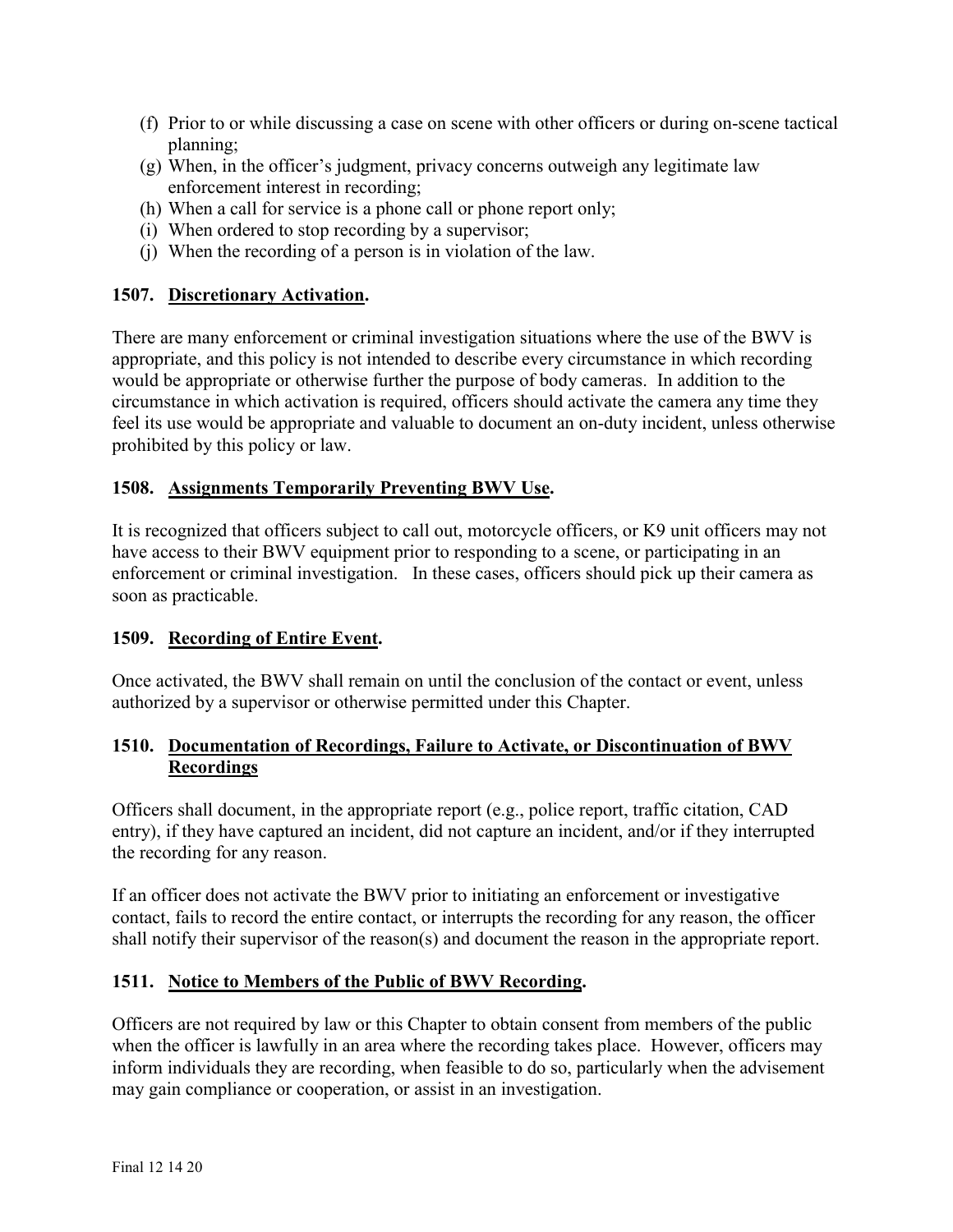In addition, officers entering into a private space, (e.g., residences, restrooms, locker rooms), must make a reasonable effort to notify the occupants that the BWV is present before entering the area, unless: the officer enters the area pursuant to a warrant; such notice would, in the officer's judgment, jeopardize their safety or the safety of the public; such notice would compromise an investigation or tactics; or if other exigent circumstances exist.

## **1512. Playback of BWV Recording.**

Officers should not play back BWV recordings to allow members of the public to review the video footage in the field without supervisor approval, and any play back must be documented in the appropriate report.

## **1513. Prohibited BWV Recording.**

The activation or use of the BWV is prohibited, unless otherwise authorized by this Chapter, during:

- (a) Department briefings, meetings, roll calls or while in private Department spaces such as locker rooms, break rooms or restrooms;
- (b) Non-work related activities or other activities not related to enforcement contact nor criminal investigation;
- (c) Private conversations with any other member of the Department without the written consent of all involved parties;
- (d) Department administrative investigations;
- (e) Public safety walk-through/statement, homicide or other major crime briefings;
- (f) Depositions, court proceedings, pre-trial conferences, or any other judicial or quasi-judicial proceedings (e.g., administrative hearings such as Department of Motor Vehicle hearings);
- (g) While in a facility whose primary purpose is to provide psychiatric or medical services unless responding to a call for service involving a subject or taking a subject, victim, or witness statement;
- (h) While inside jail facilities when prohibited by the jail facility;
- (i) Any area where audio or video recording is prohibited by law.

Nothing in this section is intended to preclude an officer activating the BWV when confronting a violent or assaultive suspect or other circumstance where a reasonable use of force may be anticipated or interfere with the ability to otherwise openly audio record an interrogation pursuant to California Govt. Code §3303(g),

## **1514. Training.**

Officers who are assigned the BWV must complete Department approved training in BWV policies, proper use, and maintenance of the device before using the system in the field. Supervisors must complete Department approved training in the supervision and management of the BWV system.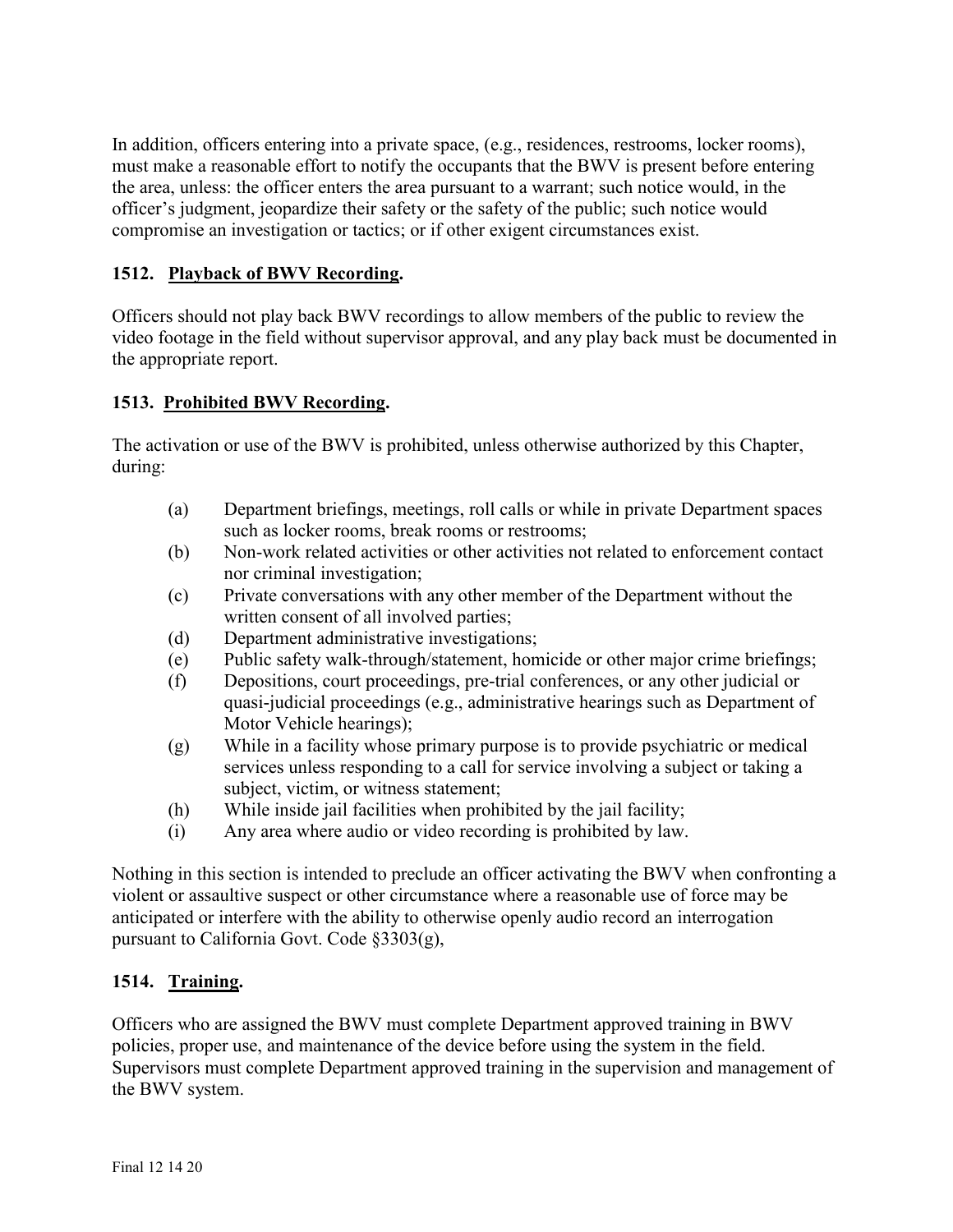Supplemental training will be conducted when deficiencies are identified in policy compliance, use, maintenance, or supervision and management of the BWV system. Additional appropriate training will also be conducted should there be changes in policy, hardware, or software that affects the use, maintenance, supervision or management of the system.

## **1515. Inspection and Testing of Equipment**.

Officers shall be responsible for inspecting and testing their BWV equipment at the start of their shift and shall ensure that the equipment is properly functioning. Officers shall notify their supervisor, in writing, if the BWV equipment is not properly functioning. For purposes of this Chapter "in writing" shall include e-mail.

## **1516. Assigned BWV Equipment.**

No officer shall use BWV equipment not assigned to them, unless authorized by a supervisor.

### **1517. Damaged, Malfunctioning or Inoperable Equipment**

The BWV equipment is the responsibility of the assigned officer and must be used with reasonable care to ensure proper functioning and reliability. If an officer's BWV malfunctions or is damaged or inoperable, the officer shall notify the on-duty supervisor. Campuses shall develop and implement local policies on notification and documentation of such notification.

If feasible, the supervisor shall provide the officer with a functional BWV prior to the officer deploying to the field. However, the lack of a BWV unit shall not prevent an officer from working their shift or assignment.

An officer shall not be held financially responsible for damaged, malfunctioning or inoperable equipment unless abuse of the equipment by the officer is found to be the cause.

#### **1518. Labeling, Categorizing and Uploading Recordings**.

Officers shall label, categorize and upload their BWV recordings into the BWV data storage system in accordance with UCPD procedure(s).

## **1519. Viewing Recordings by Recording Officer.**

Subject to the exceptions in this Chapter, officers should review BWV recordings on their assigned device or authorized computer prior to documenting an incident, arrest, search, interview, use of force, or other enforcement or investigative activity to assist with reports, statements, and documentation that are accurate and complete. Officers must not use the fact that a recording was made to avoid preparing an accurate, detailed, and complete report.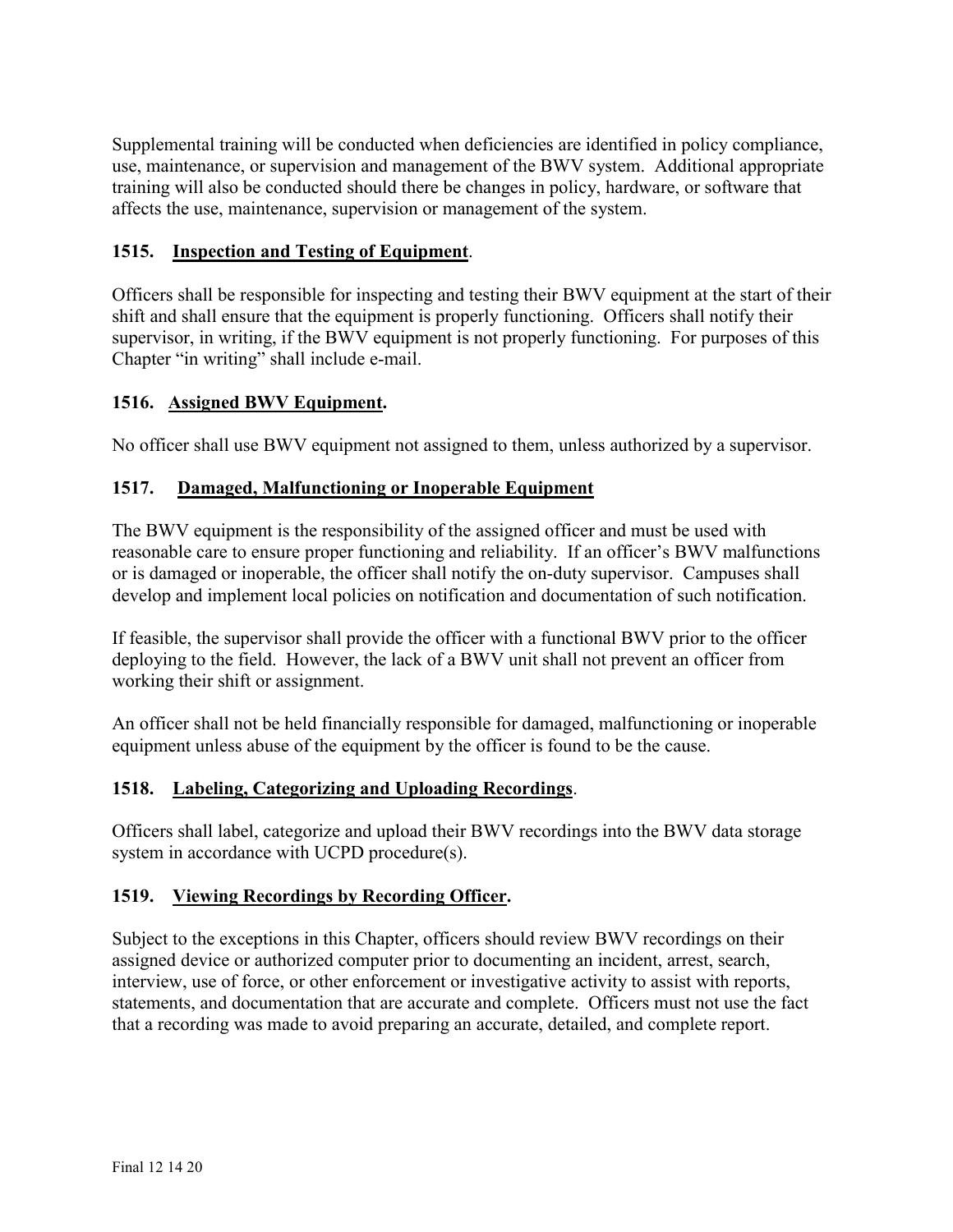### **1520. Modification, Alteration, or Deletion**.

No employee shall modify, alter, or delete video or audio once recorded by the BWV camera, except as authorized by Department policy.

### **1521. Request for Deletion of Accidental Recording.**

In the event of an accidental activation of the BWV where the resulting recording is of no potential investigative or evidentiary value, the recording officer may request that the BWV file be deleted by submitting a request in writing to the Chief of Police or designee who shall review the recording, and if approved, send the request to the system administrator for deletion.

### **1522. Restriction of Personal or Sensitive Information.**

In the event of a BWV recording that captures sensitive or personal information for which access should be restricted ("restricted recording"), an officer may submit a request in writing to the Chief of Police or designee to restrict access to that portion of the recording. The Chief of Police or designee will determine what, if any, portion of the recording shall be restricted. The system manager will then restrict access to only that portion of the recording that is approved. The remainder of the recording will be maintained consistent with existing policy.

### **1522.1 Access to Restricted Recording by Auditor or Investigator.**

The Chief of Police or designee may allow an investigator or auditor to view a recording that has been restricted pursuant to Section 1522 if the request is necessary in order to conduct an authorized criminal investigation, administrative investigation, or a Department inspection or audit.

**(a) Notification Prior to Access of Restricted Recording.** Prior to granting access, the Chief of Police or designee must notify the officer who originally requested that the recording be restricted. If the original officer objects to the review, they shall immediately notify the Chief of Police or designee of the objection in writing within seven calendar days of receiving notification. Absent exigent circumstances, the restricted portion of the recording shall not be disclosed or reviewed by others until the Chief of Police or designee has made a determination regarding the objection and disclosure.

Once a final determination has been made, the original requesting officer will be notified in writing within fourteen days prior to release of the restricted information.

**(b) Exception to Notification Requirement for Restricted Recording.** When notification of a request to review a restricted recording would compromise an ongoing administrative or criminal investigation, the notification requirement in Section 1522.1(a) shall not apply if approved by the Chief of Police or designee.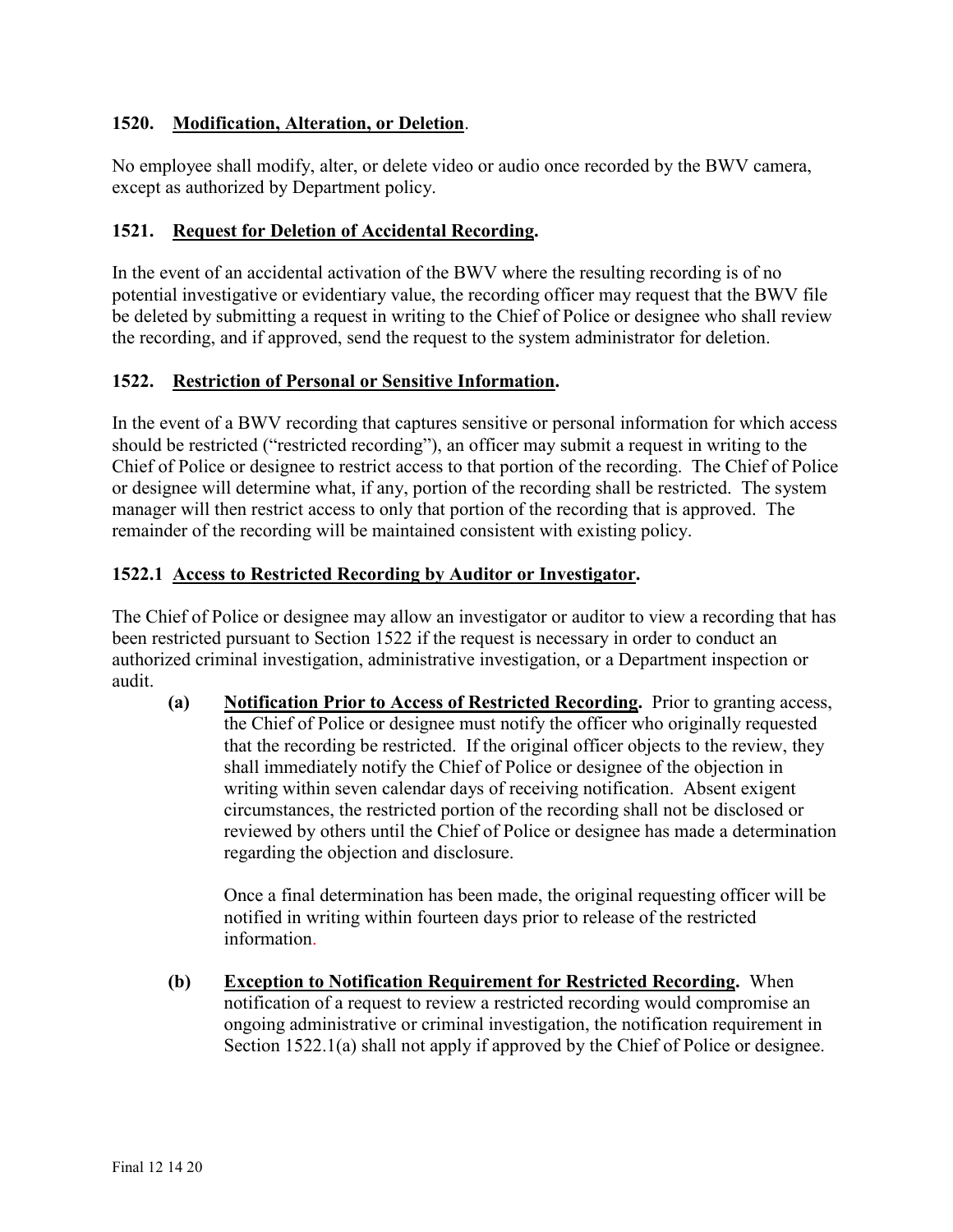## **1522.2 Access to Restricted Recording by Law Enforcement or by Legal Obligation.**

If a restricted recording is requested by another law enforcement agency, or the Department is required to produce it by law, the officer who originally requested the information be restricted will be notified, absent exigent circumstances, of the request or legal requirement, within 48 hours, in writing.

## **1523. Unauthorized Access to Recordings Prohibited.**

Although the data captured by the BWV is not considered Criminal Offender Record Information ("CORI"), it shall be treated as such and in accordance with Department policy regarding access to CORI. All access to the system must be logged and is subject to audit at any time. Accessing, viewing, copying, or releasing BWV data, including recordings, for non-law enforcement purposes not otherwise authorized by this Chapter is strictly prohibited and will result in disciplinary action.

Access to BWV data shall only be from Department authorized computers, Department work stations or the BWV cameras. However, administrative users of the BWV data or evidence management system may access the data from a Department authorized device outside of the Department for the purpose of completing administrative tasks, such as locking or unlocking users.

## **1524. Copying of BWV Recording or Data**

Personnel shall not make copies of any BWV recording for personal use or to share with unauthorized individuals or entities (including, but not limited to, the public, the media, and social media). Only department authorized devices shall be used to copy, view, share, or otherwise distribute BWV recordings. Digital evidence captured by BWC are investigative records and shall be handled pursuant to existing Department policies and procedures.

## **1525. Review of BWV Recordings by Departmental Employees.**

Access to BWV data shall be limited as follows, unless otherwise provided for in this Chapter:

- (a) Officers may view their own BWV data for official Department business;
- (b) Any employee may review BWV data as it relates to:
	- (1) Their involvement in an incident for purposes of completing a criminal investigation and/or preparing official reports;
	- (2) Prior to courtroom testimony, courtroom presentation, or testimony at a quasi-judicial administrative hearing;
	- (3) Providing a statement in an administrative investigation.
	- (4) Providing a statement in a criminal investigation, including officerinvolved shooting investigations and other uses of force;
	- (5) This section does not apply to sworn personnel providing a public safety statement following a critical incident.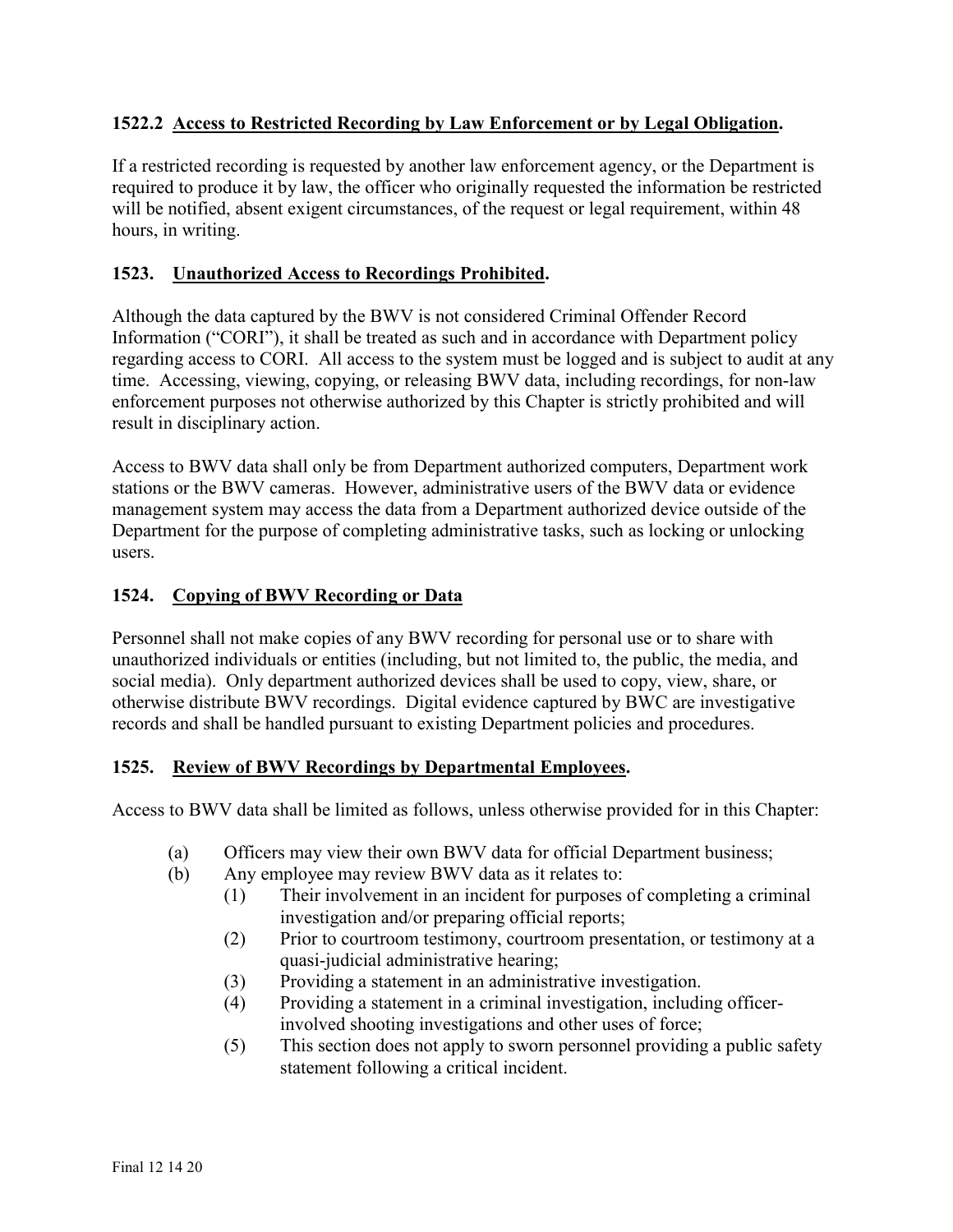- (c) When exigent circumstances exist, such as identifying a suspect or other pertinent information in the event of an injured officer;
- (d) Supervisors and/or investigators who are investigating an allegation of misconduct, may view the recording in order to assist in the investigation. For citizen complaints, a supervisor may independently review applicable video. For internally generated allegations of misconduct, a supervisor shall receive authorization from the Chief of Police or designee to review any applicable video;
- (e) Command staff may randomly review BWV recordings for the purposes of validity testing, including the review of one recording per officer per month. Any BWV system deficiencies identified will be documented and remedied. The method of random selection will be agreed upon between the Federated University Police Officers Association (FUPOA) and the UC Council of Chiefs. Any criminal activity will be investigated;
- (f) To allow for necessary administrative functions such as BWV data management, system maintenance and repair, and evidence management;
- (g) Command staff, supervisors, and authorized Department personnel may conduct random periodic inspections and reviews to determine whether Department personnel are accessing BWV recordings and data for legitimate and authorized purposes;
- (h) Supervisors may review BWV recordings, but not in violation of 1527, as follows:
	- (1) When necessary as part of their administrative duties (e.g., use of force reporting, etc.) and the report approval process.
	- (2) To ensure that the video and audio was properly captured, uploaded/downloaded;
	- (3) To ensure that the video and audio was categorized appropriately for evidentiary or retention purposes;
	- (4) To conduct roll call training on expectations, use and maintenance of BWV equipment. Any use of BWV recordings for training must comply with Section 1527 of this Chapter;
	- (5) To debrief BWV-captured incidents of value after obtaining authorization from the Chief of Police or designee
	- $(6)$  In order to resolve citizen complaints pursuant to 1525 $(d)$ .

## **1526. Use of Recordings for Training.**

A BWV recording may be used for training, as long as the recording will not be used for disciplinary purposes. Any person recommending a particular recording shall submit the recommendation through the chain of command.

The Chief of Police or designee must notify the recording officer and any depicted officer of the intent to use the recording for training. If any such officer objects to the review, they shall immediately notify the Chief of Police or designee of the objection orally or in writing. The Chief of Police or designee shall determine whether an officer's objection outweighs the training value.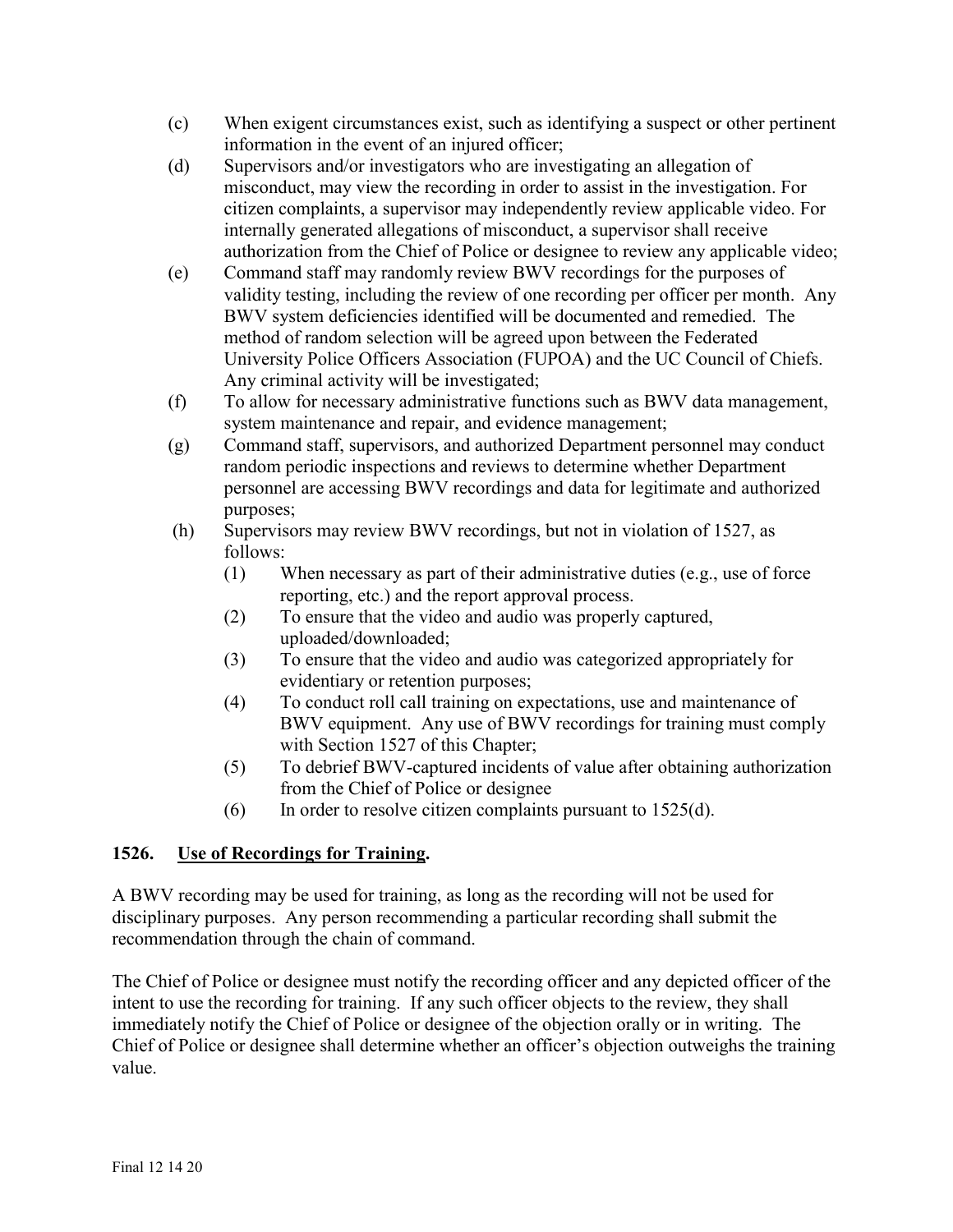## **1527. Restriction on Use for Monitoring for Violations of Policy/Law.**

It shall be a violation of this policy for supervisors to review recordings for the sole purpose of looking for violations of Department policy or law not related to a specific complaint or incident. This section is not intended to restrict Command staff from performing monthly viewings of an officer's recordings pursuant to Section 1525(e) of this Chapter.

## **1528. Use of Deadly Force – Handling of Recording.**

For any use of force reasonably anticipated and intended to create a substantial likelihood of causing death or very serious injury, the following shall apply:

- (a) The supervisor of the involved officer(s) must take possession of their BWV equipment as soon as possible, ensuring that recording has stopped and that the power is off, and maintain custody until the BWV is transferred to the assigned investigator;
- (b) The Chief of Police or designee will assign an investigator, and the assigned investigator shall take possession of the BWV camera, and perform the upload process, if necessary;
- (c) In order to protect the integrity of the video and to ensure that the video is properly uploaded, the officer(s) involved shall not be allowed to review the BWV recording prior to turning over the BWV equipment to the supervisor.
- (d) The involved officer shall be permitted to view the BWV video of the incident once the video has been uploaded to the server. If the officer chooses not to view the video prior to giving an initial statement, the officer will have an opportunity to review the recording(s) after the initial statement has been taken and provide a supplemental statement if desired.
- (e) Prior to viewing the BWV, the officer must read and sign the Video/Audio Evidence Review Acknowledgment (Attachment A);
- (f) The fact that the officer was given the opportunity to review the BWV should be documented, as well as the time, date and location of any such viewing;
- (g) Supervisors shall not view the BWV recording without express permission from the Chief of Police or designee;
- (h) Use of the BWV will be properly documented in the appropriate report(s), and the recording booked into evidence;
- (i) Supervisors shall ensure that BWV information is compiled for department review boards and/or administrative review reports (e.g., pursuit review, use of force review, etc.), when applicable.

## **1529. Other Use of Force– Handling of Recording.**

For any use of force not covered by Section 1528, the following shall apply:

(a) Supervisors shall allow involved officer(s) to review their own BWV recordings;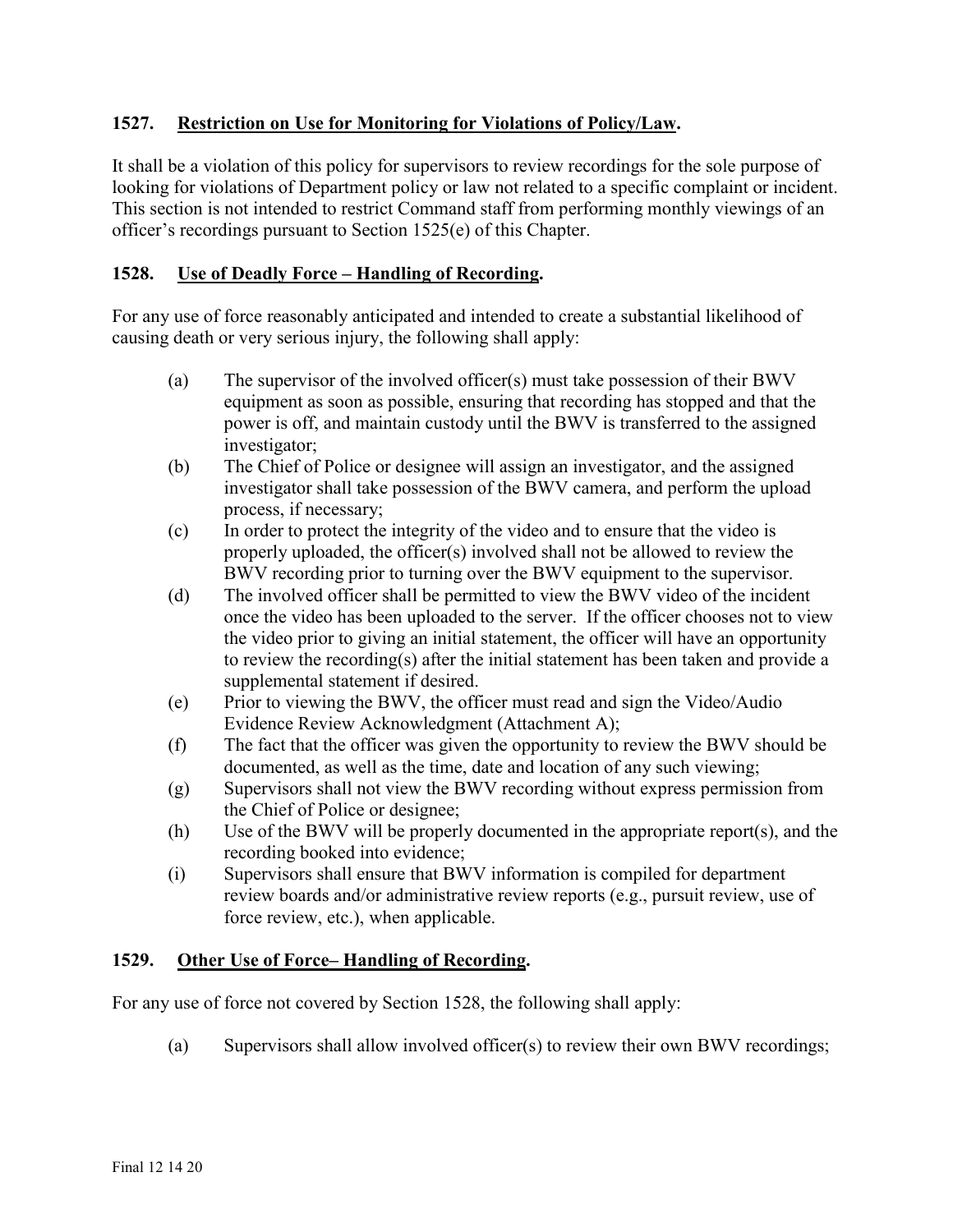- (b) Supervisors shall allow involved officer(s) to review other BWV recordings, if deemed necessary to assist with complete and accurate reports and documentation of the incident;
- (c) Prior to viewing the BWV, the involved officer(s) must read and sign the Video/Audio Evidence Review Acknowledgment (Attachment A);
- (d) Use of the BWV will be properly documented in the appropriate report(s), and the recording booked into evidence or uploaded into the proper server;
- (e) Supervisors shall ensure that BWV information is compiled for department review boards and/or administrative review reports (e.g., pursuit review, use of force review, etc.), when applicable.

## **1530. Retention.**

Digital evidence captured by BWC shall be treated as an investigative record and handled pursuant to existing Department retention policies and procedures.

## **1531. Technical Specifications and System Security.**

The University of California Systemwide Coordinator of Police Services shall, in consultation with the Council of Police Chiefs, develop minimum technical standards and specifications and system functionalities for BWV systems. In addition, the security of the BWV data must be in compliance with University policy, regulations, and law..

## **1532. Production of BWV Recording as Required by Law**

Production of BWV recordings to the public shall be in accordance with the law, and with the approval of the Chief of Police or designee.